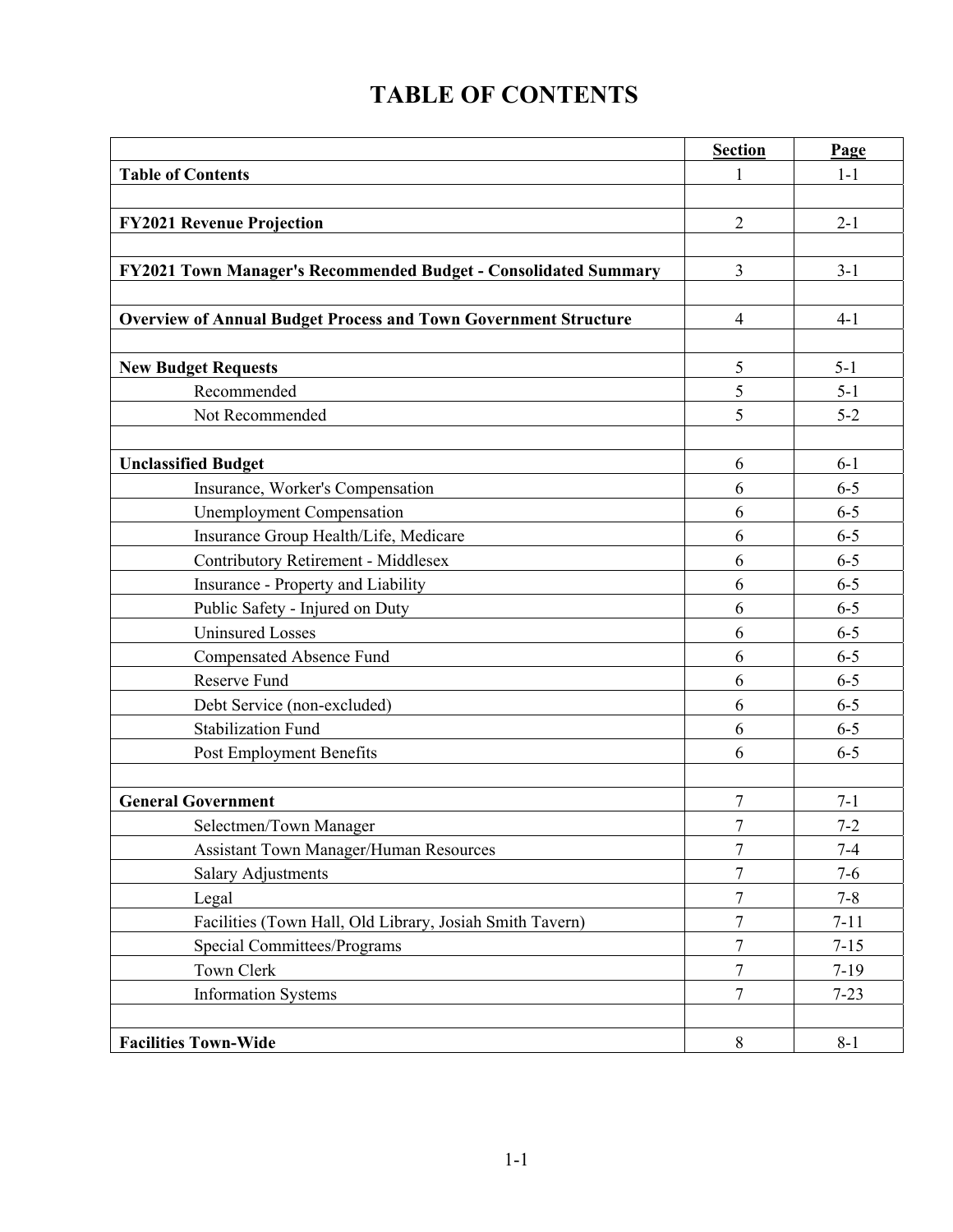## **TABLE OF CONTENTS**

|                                                                          | <b>Section</b> | Page      |
|--------------------------------------------------------------------------|----------------|-----------|
| <b>Finance</b>                                                           | 9              | $9-1$     |
| Finance Department - Finance Director/Town Accountant                    | 9              | $9 - 2$   |
| <b>Finance Committee</b>                                                 | 9              | $9 - 4$   |
| Finance Department - Board of Assessors                                  | 9              | $9 - 6$   |
| Finance Department - Treasurer & Collector                               | 9              | $9 - 8$   |
|                                                                          |                |           |
| Land Use, Inspectional Services & Planning                               | 10             | $10-1$    |
| Land Use Coordinator & Inspectional Services                             | 10             | $10-2$    |
| Salaries                                                                 | 10             | $10-6$    |
| Zoning Board of Appeals                                                  | 10             | $10-8$    |
| Planning Board                                                           | 10             | $10 - 10$ |
| <b>Conservation Commission</b>                                           | 10             | $10 - 12$ |
| Historical Commission/Crescent Street Historical District                |                |           |
| Commission                                                               | 10             | $10-16$   |
|                                                                          |                |           |
| <b>Public Safety</b>                                                     | 11             | $11 - 1$  |
| Police Department/Animal Control                                         | 11             | $11 - 1$  |
| Fire Department                                                          | 11             | $11-5$    |
| <b>Education</b>                                                         | 12             | $12 - 1$  |
|                                                                          | 12             | $12 - 2$  |
| School Department<br>Minuteman Regional Vocational Technical High School | 12             | $12 - 3$  |
|                                                                          |                |           |
| <b>Public Works</b>                                                      | 13             | $13-1$    |
| Administration and Engineering                                           | 13             | $13 - 2$  |
| <b>Equipment Maintenance Division</b>                                    | 13             | $13 - 4$  |
| <b>Highway Division</b>                                                  | 13             | $13-6$    |
| <b>Stormwater Division</b>                                               | 13             | $13 - 8$  |
| Solid Waste and Recycling Division                                       | 13             | $13 - 10$ |
| Parks and Cemeteries Division                                            | 13             | $13 - 12$ |
| Tree Warden/Moth Superintendent                                          | 13             | $13 - 14$ |
|                                                                          |                |           |
| <b>Health and Human Services</b>                                         | 14             | $14-1$    |
| Board of Health                                                          | 14             | $14-2$    |
| East Middlesex Mosquito Control                                          | 14             | $14-5$    |
| Council on Aging                                                         | 14             | 14-9      |
| Veterans' Services                                                       | 14             | $14-13$   |
|                                                                          |                |           |
| <b>Public Library</b>                                                    | 15             | $15-1$    |